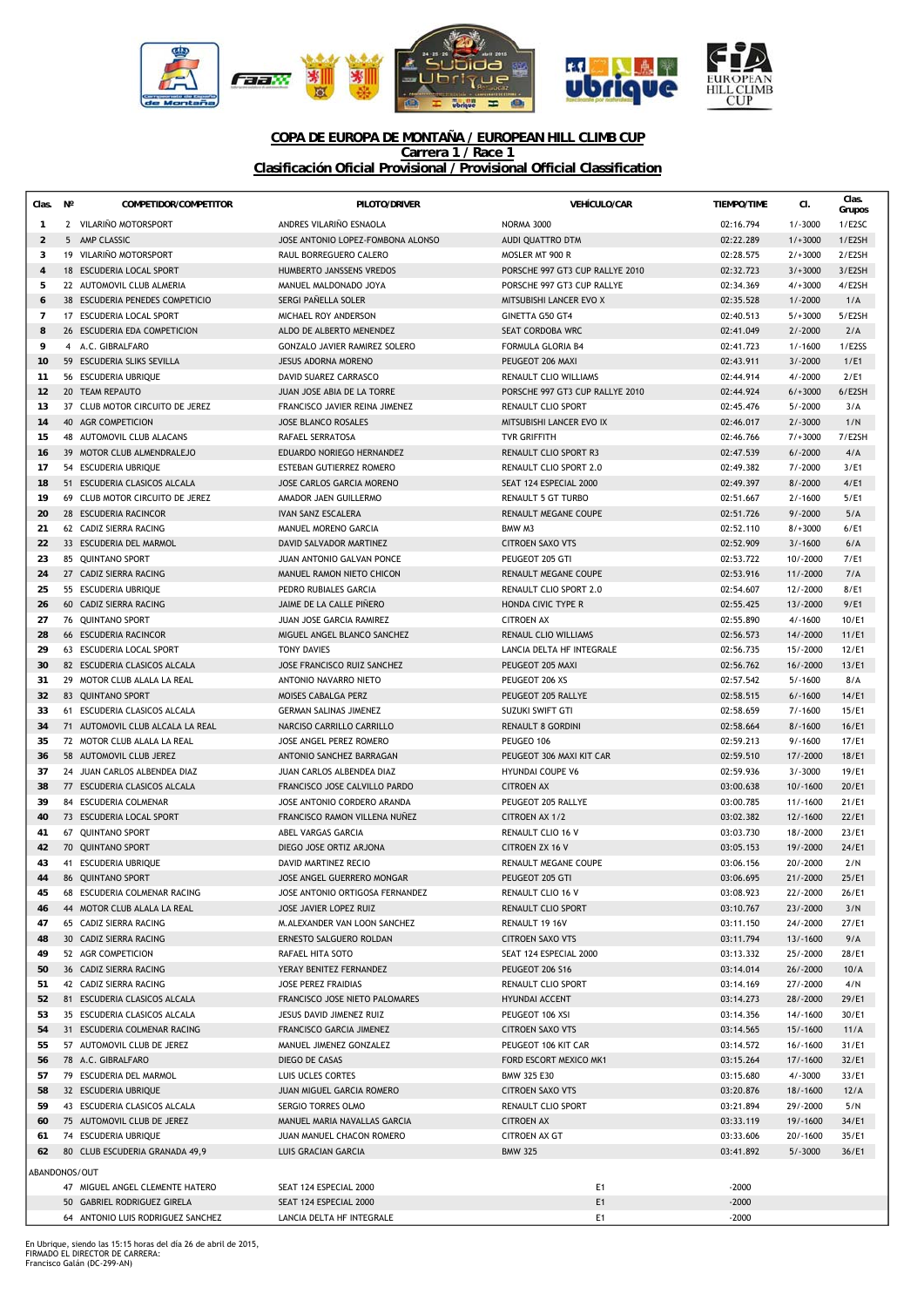

## **COPA DE EUROPA DE MONTAÑA / EUROPEAN HILL CLIMB CUP Carrera 2 / Race 2 Clasificación Oficial Provisional / Provisional Official Classification**

| Clas. Nº                                                                  |  | COMPETIDOR/COMPETITOR            | PILOTO/DRIVER                     | <b>VEHÍCULO/CAR</b>             | <b>TIEMPO/TIME</b> | CI.         | Clas.<br>Grupos |
|---------------------------------------------------------------------------|--|----------------------------------|-----------------------------------|---------------------------------|--------------------|-------------|-----------------|
| $\mathbf{1}$                                                              |  | 5 AMP CLASSIC                    | JOSE ANTONIO LOPEZ-FOMBONA ALONSO | AUDI QUATTRO DTM                | 02:48.051          | $1/+3000$   | 1/E2SH          |
| $\overline{2}$                                                            |  | 38 ESCUDERIA PENEDES COMPETICIO  | SERGI PAÑELLA SOLER               | MITSUBISHI LANCER EVO X         | 02:57.445          | $1/-2000$   | 1/A             |
| 3                                                                         |  | 26 ESCUDERIA EDA COMPETICION     | ALDO DE ALBERTO MENENDEZ          | SEAT CORDOBA WRC                | 03:00.908          | $2/ - 2000$ | 2/A             |
| $\overline{4}$                                                            |  | 18 ESCUDERIA LOCAL SPORT         | HUMBERTO JANSSENS VREDOS          | PORSCHE 997 GT3 CUP RALLYE 2010 | 03:01.750          | $2/+3000$   | 2/E2SH          |
| 5                                                                         |  | 40 AGR COMPETICION               | JOSE BLANCO ROSALES               | MITSUBISHI LANCER EVO IX        | 03:03.216          | $1/-3000$   | 1/N             |
| 6                                                                         |  | 39 MOTOR CLUB ALMENDRALEJO       | EDUARDO NORIEGO HERNANDEZ         | RENAULT CLIO SPORT R3           | 03:05.232          | $3/-2000$   | 3/A             |
| $\overline{7}$                                                            |  | 59 ESCUDERIA SLIKS SEVILLA       | JESUS ADORNA MORENO               | PEUGEOT 206 MAXI                | 03:05.457          | $4/-2000$   | 1/E1            |
| 8                                                                         |  | 51 ESCUDERIA CLASICOS ALCALA     | JOSE CARLOS GARCIA MORENO         | SEAT 124 ESPECIAL 2000          | 03:06.522          | $5/ -2000$  | 2/E1            |
| 9                                                                         |  | 37 CLUB MOTOR CIRCUITO DE JEREZ  | FRANCISCO JAVIER REINA JIMENEZ    | RENAULT CLIO SPORT              | 03:06.833          | $6/ -2000$  | 4/A             |
| 10                                                                        |  | 76 QUINTANO SPORT                | JUAN JOSE GARCIA RAMIREZ          | <b>CITROEN AX</b>               | 03:08.257          | $1/-1600$   | 3/E1            |
| 11                                                                        |  | 56 ESCUDERIA UBRIQUE             | DAVID SUAREZ CARRASCO             | <b>RENAULT CLIO WILLIAMS</b>    | 03:08.791          | $7/ - 2000$ | 4/E1            |
| 12                                                                        |  | 2 VILARIÑO MOTORSPORT            | ANDRES VILARINO ESNAOLA           | <b>NORMA 3000</b>               | 03:12.815          | $2/-3000$   | 1/E2SC          |
| 13                                                                        |  | 17 ESCUDERIA LOCAL SPORT         | MICHAEL ROY ANDERSON              | <b>GINETTA G50 GT4</b>          | 03:14.322          | $3/+3000$   | 3/E2SH          |
| 14                                                                        |  | 69 CLUB MOTOR CIRCUITO DE JEREZ  | AMADOR JAEN GUILLERMO             | <b>RENAULT 5 GT TURBO</b>       | 03:14.395          | $2/-1600$   | 5/E1            |
| 15                                                                        |  | 82 ESCUDERIA CLASICOS ALCALA     | JOSE FRANCISCO RUIZ SANCHEZ       | PEUGEOT 205 MAXI                | 03:15.739          | $8/ -2000$  | 6/E1            |
| 16                                                                        |  | 22 AUTOMOVIL CLUB ALMERIA        | MANUEL MALDONADO JOYA             | PORSCHE 997 GT3 CUP RALLYE      | 03:16.899          | $4/+3000$   | 4/E2SH          |
| 17                                                                        |  | 29 MOTOR CLUB ALALA LA REAL      | ANTONIO NAVARRO NIETO             | PEUGEOT 206 XS                  | 03:17.890          | $3/-1600$   | 5/A             |
| 18                                                                        |  | 60 CADIZ SIERRA RACING           | JAIME DE LA CALLE PIÑERO          | HONDA CIVIC TYPE R              | 03:18.652          | $9/ -2000$  | 7/E1            |
| 19                                                                        |  | 83 QUINTANO SPORT                | MOISES CABALGA PERZ               | PEUGEOT 205 RALLYE              | 03:20.899          | $4/-1600$   | 8/E1            |
| 20                                                                        |  | 27 CADIZ SIERRA RACING           | MANUEL RAMON NIETO CHICON         | RENAULT MEGANE COUPE            | 03:21.779          | $10/-2000$  | 6/A             |
| 21                                                                        |  | 58 AUTOMOVIL CLUB JEREZ          | ANTONIO SANCHEZ BARRAGAN          | PEUGEOT 306 MAXI KIT CAR        | 03:21.931          | $11/-2000$  | 9/E1            |
| 22                                                                        |  | 72 MOTOR CLUB ALALA LA REAL      | <b>JOSE ANGEL PEREZ ROMERO</b>    | PEUGEO 106                      | 03:22.176          | $5/ - 1600$ | 10/E1           |
| 23                                                                        |  | 24 JUAN CARLOS ALBENDEA DIAZ     | JUAN CARLOS ALBENDEA DIAZ         | <b>HYUNDAI COUPE V6</b>         | 03:22.523          | $3/-3000$   | 11/E1           |
| 24                                                                        |  | 54 ESCUDERIA UBRIQUE             | <b>ESTEBAN GUTIERREZ ROMERO</b>   | <b>RENAULT CLIO SPORT 2.0</b>   | 03:22.655          | $12/-2000$  | 12/E1           |
| 25                                                                        |  | 85 QUINTANO SPORT                | JUAN ANTONIO GALVAN PONCE         | PEUGEOT 205 GTI                 | 03:23.552          | 13/-2000    | 13/E1           |
| 26                                                                        |  | 63 ESCUDERIA LOCAL SPORT         | <b>TONY DAVIES</b>                | LANCIA DELTA HF INTEGRALE       | 03:25.136          | 14/-2000    | 14/E1           |
| 27                                                                        |  | 86 QUINTANO SPORT                | JOSE ANGEL GUERRERO MONGAR        | PEUGEOT 205 GTI                 | 03:27.147          | 15/-2000    | 15/E1           |
| 28                                                                        |  | 19 VILARIÑO MOTORSPORT           | RAUL BORREGUERO CALERO            | MOSLER MT 900 R                 | 03:27.250          | $5/+3000$   | $5/$ E2SH       |
| 29                                                                        |  | 66 ESCUDERIA RACINCOR            | MIGUEL ANGEL BLANCO SANCHEZ       | RENAUL CLIO WILLIAMS            | 03:28.150          | $16/-2000$  | $16$ /E1        |
| 30                                                                        |  | 44 MOTOR CLUB ALALA LA REAL      | JOSE JAVIER LOPEZ RUIZ            | RENAULT CLIO SPORT              | 03:28.730          | 17/-2000    | 2/N             |
| 31                                                                        |  | 65 CADIZ SIERRA RACING           | M.ALEXANDER VAN LOON SANCHEZ      | RENAULT 19 16V                  | 03:29.056          | 18/-2000    | 17/E1           |
| 32                                                                        |  | 78 A.C. GIBRALFARO               | DIEGO DE CASAS                    | FORD ESCORT MEXICO MK1          | 03:29.432          | $6/ - 1600$ | 18/E1           |
| 33                                                                        |  | 48 AUTOMOVIL CLUB ALACANS        | RAFAEL SERRATOSA                  | <b>TVR GRIFFITH</b>             | 03:30.474          | $6/+3000$   | 6/E2SH          |
| 34                                                                        |  | 33 ESCUDERIA DEL MARMOL          | DAVID SALVADOR MARTINEZ           | <b>CITROEN SAXO VTS</b>         | 03:31.596          | $7/ - 1600$ | 7/A             |
| 35                                                                        |  | 77 ESCUDERIA CLASICOS ALCALA     | FRANCISCO JOSE CALVILLO PARDO     | <b>CITROEN AX</b>               | 03:31.693          | $8/ - 1600$ | 19/E1           |
| 36                                                                        |  | 28 ESCUDERIA RACINCOR            | IVAN SANZ ESCALERA                | <b>RENAULT MEGANE COUPE</b>     | 03:31.705          | 19/-2000    | 8/A             |
| 37                                                                        |  | 50 AGR COMPETICION               | <b>GABRIEL RODRIGUEZ GIRELA</b>   | SEAT 124 ESPECIAL 2000          | 03:32.897          | $20/-2000$  | 20/E1           |
| 38                                                                        |  | 41 ESCUDERIA UBRIQUE             | DAVID MARTINEZ RECIO              | <b>RENAULT MEGANE COUPE</b>     | 03:33.204          | $21/-2000$  | 3/N             |
| 39                                                                        |  | 84 ESCUDERIA COLMENAR            | JOSE ANTONIO CORDERO ARANDA       | PEUGEOT 205 RALLYE              | 03:34.185          | $9/ - 1600$ | 21/E1           |
| 40                                                                        |  | 71 AUTOMOVIL CLUB ALCALA LA REAL | NARCISO CARRILLO CARRILLO         | <b>RENAULT 8 GORDINI</b>        | 03:34.839          | $10/-1600$  | 22/E1           |
| 41                                                                        |  | 30 CADIZ SIERRA RACING           | ERNESTO SALGUERO ROLDAN           | <b>CITROEN SAXO VTS</b>         | 03:35.815          | $11/-1600$  | 9/A             |
| 42                                                                        |  | 20 TEAM REPAUTO                  | JUAN JOSE ABIA DE LA TORRE        | PORSCHE 997 GT3 CUP RALLYE 2010 | 03:35.984          | $7/+3000$   | 7/E2SH          |
| 43                                                                        |  | 67 QUINTANO SPORT                | ABEL VARGAS GARCIA                | RENAULT CLIO 16 V               | 03:36.378          | 22/-2000    | 23/E1           |
| 44                                                                        |  | 70 QUINTANO SPORT                | DIEGO JOSE ORTIZ ARJONA           | CITROEN ZX 16 V                 | 03:36.900          | $23/-2000$  | 24/E1           |
| 45                                                                        |  | 61 ESCUDERIA CLASICOS ALCALA     | GERMAN SALINAS JIMENEZ            | SUZUKI SWIFT GTI                | 03:37.384          | $12/-1600$  | 25/E1           |
| 46                                                                        |  | 81 ESCUDERIA CLASICOS ALCALA     | FRANCISCO JOSE NIETO PALOMARES    | HYUNDAI ACCENT                  | 03:38.620          | $24/-2000$  | 26/E1           |
| 47                                                                        |  | 31 ESCUDERIA COLMENAR RACING     | FRANCISCO GARCIA JIMENEZ          | <b>CITROEN SAXO VTS</b>         | 03:39.581          | $13/-1600$  | 10/A            |
| 48                                                                        |  | 32 ESCUDERIA UBRIQUE             | JUAN MIGUEL GARCIA ROMERO         | <b>CITROEN SAXO VTS</b>         | 03:42.129          | $14/-1600$  | 11/A            |
| 49                                                                        |  | 42 CADIZ SIERRA RACING           | JOSE PEREZ FRAIDIAS               | RENAULT CLIO SPORT              | 03:42.541          | 25/-2000    | 4/N             |
| 50                                                                        |  | 73 ESCUDERIA LOCAL SPORT         | FRANCISCO RAMON VILLENA NUÑEZ     | CITROEN AX 1/2                  | 03:47.123          | $15/-1600$  | 27/E1           |
| 51                                                                        |  | 35 ESCUDERIA CLASICOS ALCALA     | JESUS DAVID JIMENEZ RUIZ          | PEUGEOT 106 XSI                 | 03:49.527          | $16/-1600$  | 28/E1           |
| 52                                                                        |  | 62 CADIZ SIERRA RACING           | MANUEL MORENO GARCIA              | BMW M3                          | 03:50.606          | $8/+3000$   | 29/E1           |
| 53                                                                        |  | 68 ESCUDERIA COLMENAR RACING     | JOSE ANTONIO ORTIGOSA FERNANDEZ   | RENAULT CLIO 16 V               | 03:51.418          | 26/-2000    | 30/E1           |
| 54                                                                        |  | 36 CADIZ SIERRA RACING           | YERAY BENITEZ FERNANDEZ           | PEUGEOT 206 S16                 | 03:51.774          | 27/-2000    | 12/A            |
| 55                                                                        |  | 75 AUTOMOVIL CLUB DE JEREZ       | MANUEL MARIA NAVALLAS GARCIA      | <b>CITROEN AX</b>               | 03:53.795          | 17/-1600    | 31/E1           |
| 56                                                                        |  | 74 ESCUDERIA UBRIQUE             | JUAN MANUEL CHACON ROMERO         | CITROEN AX GT                   | 04:02.122          | $18/-1600$  | 32/E1           |
| 57                                                                        |  | 80 CLUB ESCUDERIA GRANADA 49,9   | LUIS GRACIAN GARCIA               | <b>BMW 325</b>                  | 04:29.167          | $4/-3000$   | 33/E1           |
|                                                                           |  |                                  |                                   |                                 |                    |             |                 |
| ABANDONOS/OUT<br>SEAT 124 ESPECIAL 2000<br>$-2000$<br>52 RAFAEL HITA SOTO |  |                                  |                                   |                                 |                    |             |                 |
|                                                                           |  |                                  |                                   | E1                              |                    |             |                 |

En Ubrique, siendo las 15:15 horas del día 26 de abril de 2015, FIRMADO EL DIRECTOR DE CARRERA: Francisco Galán (DC-299-AN)